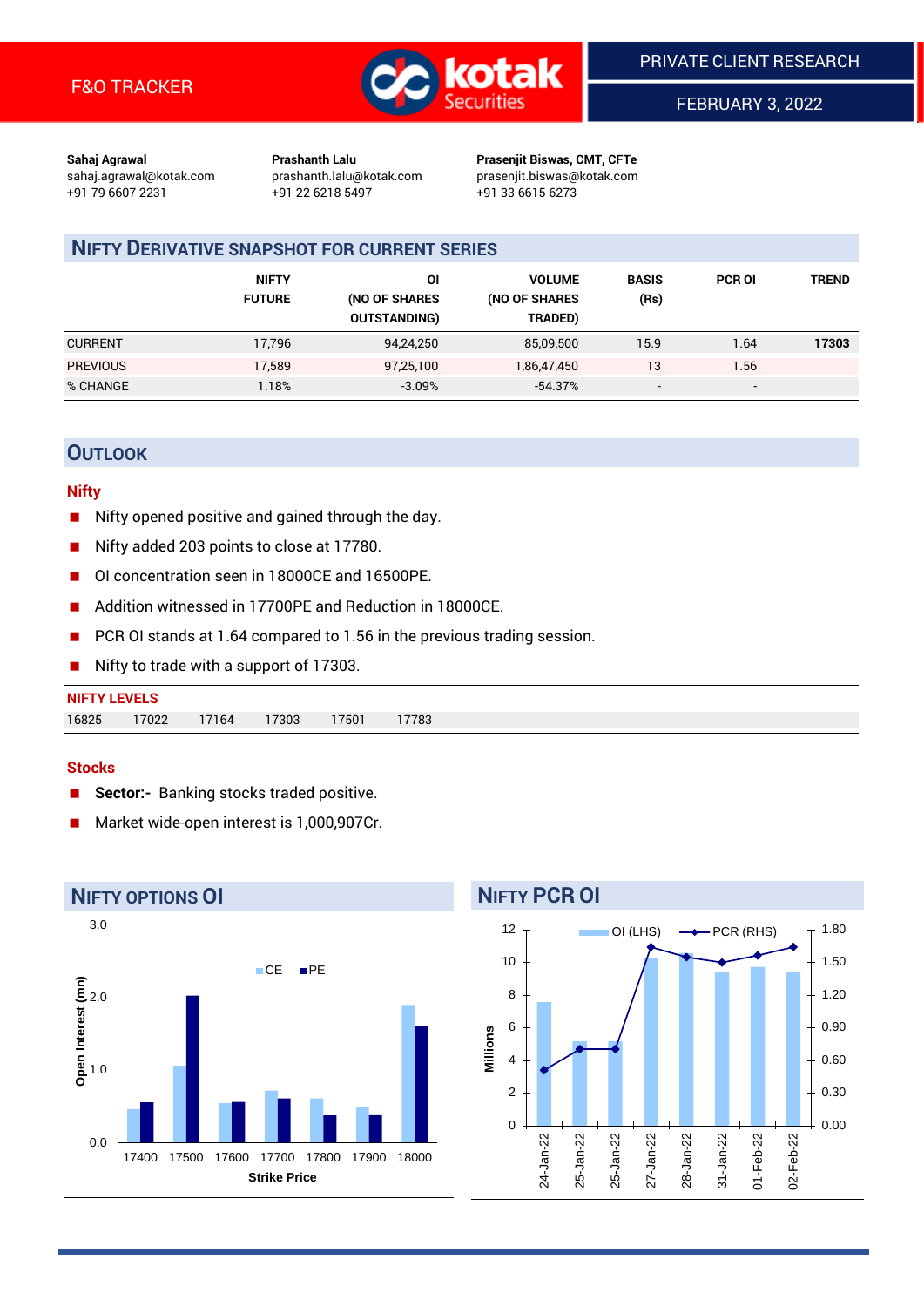# **FUTURE STATISTICS**

| <b>OI INCREASE</b> |       |             |                  | <b>OI DECREASE</b> |          |             |                  |
|--------------------|-------|-------------|------------------|--------------------|----------|-------------|------------------|
| <b>SYMBOL</b>      | ΟI    | ΟI          | <b>PRICE CHG</b> | <b>SYMBOL</b>      | ΟI       | ΟI          | <b>PRICE CHG</b> |
|                    | (%)   | (SHARES)    | (%)              |                    | (%)      | (SHARES)    | (%)              |
| <b>INTELLECT</b>   | 64.2% | 2,95,500    | 1.1%             | <b>OBEROIRLTY</b>  | $-12.1%$ | 24,87,100   | $-1.4%$          |
| <b>CUMMINSIND</b>  | 31.7% | 18.19.800   | $-0.5%$          | <b>DIXON</b>       | $-8.0%$  | 6,85,125    | 4.3%             |
| <b>CROMPTON</b>    | 26.7% | 25,33,300   | $-0.5%$          | <b>HDFCBANK</b>    | $-7.3%$  | 3,50,26,200 | 2.3%             |
| <b>HONAUT</b>      | 22.4% | 9.360       | 4.0%             | AMARAJABAT         | $-6.0%$  | 78.97.000   | 2.0%             |
| <b>APOLLOTYRE</b>  | 17.3% | 1,20,57,500 | 2.8%             | <b>AMBUJACEM</b>   | $-6.0%$  | 1,60,68,000 | $-0.1%$          |
| CHOLAFIN           | 13.4% | 71,55,000   | $-2.3%$          | <b>HCLTECH</b>     | $-5.8%$  | 2,68,47,800 | 3.4%             |
| <b>GUJGASLTD</b>   | 11.7% | 19,56,250   | 1.8%             | <b>ABB</b>         | $-5.6%$  | 2,15,750    | 0.4%             |
| AARTIIND           | 11.5% | 23,96,150   | $-0.2%$          | <b>INDIAMART</b>   | $-5.1%$  | 3,30,075    | 1.9%             |
| <b>ATUL</b>        | 10.6% | 92,325      | $-1.3%$          | <b>MARUTI</b>      | $-5.0%$  | 25,59,400   | $-0.5%$          |
| <b>MFSL</b>        | 9.8%  | 13,59,800   | $-0.4%$          | <b>COLPAL</b>      | $-4.4%$  | 28,13,300   | 2.2%             |

# **CASH STATISTICS**

| <b>TOP VOLUMES</b> |                      |              |              |  |  |  |  |  |
|--------------------|----------------------|--------------|--------------|--|--|--|--|--|
| <b>SYMBOL</b>      | <b>TRADED SHARES</b> | <b>VALUE</b> | <b>CLOSE</b> |  |  |  |  |  |
|                    | (QTY)                | (IN LAKHS)   |              |  |  |  |  |  |
| <b>TECHM</b>       | 90,31,146            | 1,32,206     | 1,483        |  |  |  |  |  |
| <b>SBIN</b>        | 2,16,61,864          | 1,16,312     | 540          |  |  |  |  |  |
| <b>RELIANCE</b>    | 46,23,163            | 1,10,255     | 2,384        |  |  |  |  |  |
| <b>HDFC</b>        | 41,60,178            | 1,08,238     | 2,613        |  |  |  |  |  |
| <b>AXISBANK</b>    | 1,34,78,899          | 1,08,004     | 804          |  |  |  |  |  |
| <b>HDFCBANK</b>    | 69,84,645            | 1,06,604     | 1,531        |  |  |  |  |  |
| <b>ITC</b>         | 4,11,30,638          | 95,228       | 232          |  |  |  |  |  |
| <b>ICICIBANK</b>   | 1,12,14,375          | 91,272       | 814          |  |  |  |  |  |
| <b>TATASTEEL</b>   | 75.24.734            | 87,785       | 1,168        |  |  |  |  |  |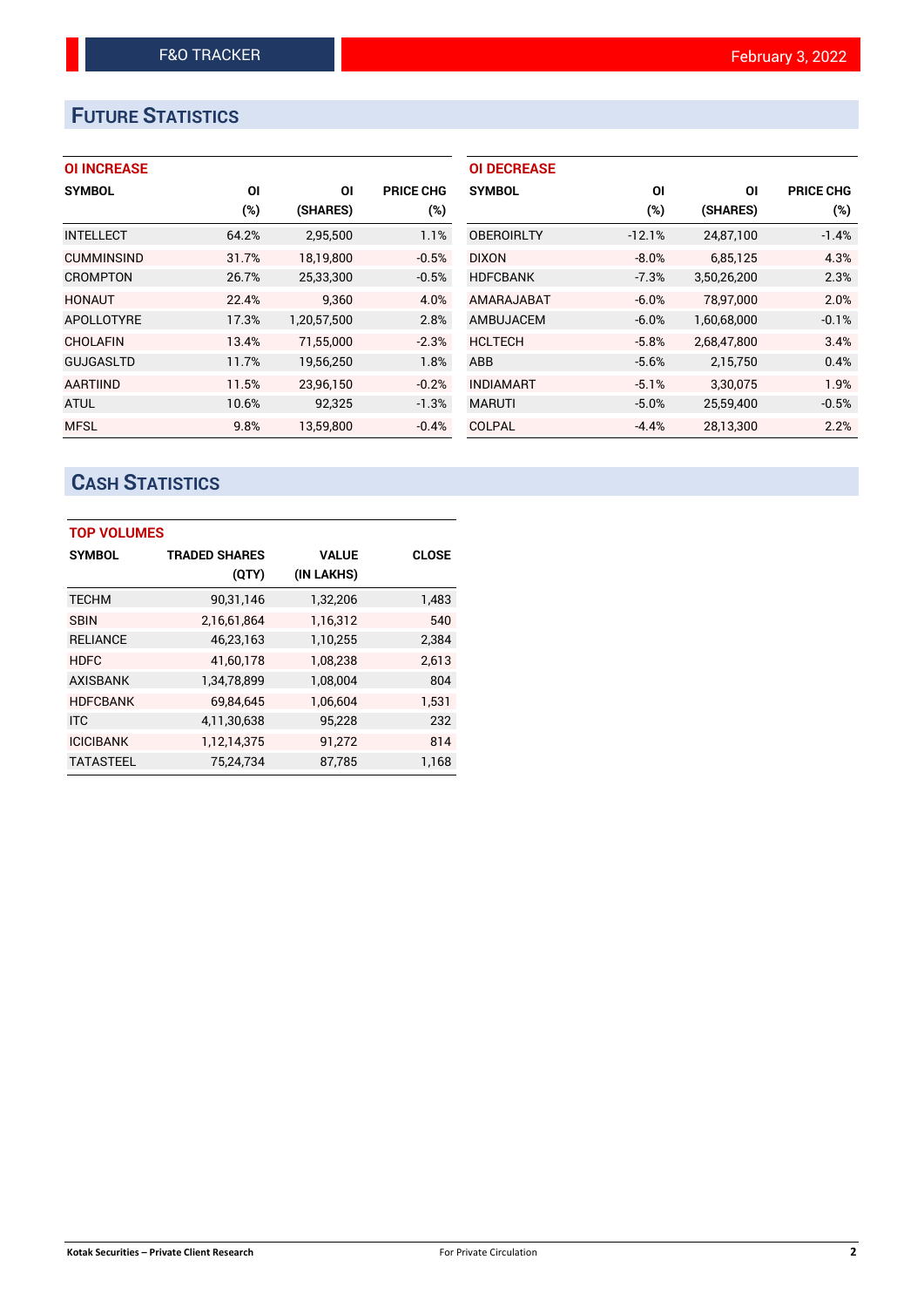# **OPTION STATISTICS**

## **SIGNIFICANT CALL OPEN INTEREST**

| <b>SYMBOL</b> | <b>STRK</b><br><b>PRICE</b> | <b>OPTION</b><br>TYPE | <b>CLOSE</b><br>(RS) | <b>FUT</b><br><b>CLOSE</b> | ΟI<br>(SHARES) |
|---------------|-----------------------------|-----------------------|----------------------|----------------------------|----------------|
|               |                             |                       |                      |                            |                |
| ONGC          | 180                         | CE                    | 1.5                  | 170                        | 218,21,800     |
| ONGC          | 175                         | CE                    | 2.4                  | 170                        | 165,31,900     |
| <b>NTPC</b>   | 140                         | CE                    | 1.5                  | 138                        | 209.30.400     |
| <b>NTPC</b>   | 145                         | <b>CE</b>             | 0.7                  | 138                        | 195,22,500     |
| <b>NTPC</b>   | 150                         | CE                    | 0.5                  | 138                        | 187,87,200     |
| ONGC          | 170                         | CE                    | 4.4                  | 170                        | 109.49.400     |
| M&M           | 900                         | CE                    | 10.4                 | 873                        | 30,66,000      |
| <b>IOC</b>    | 125                         | <b>CE</b>             | 1.9                  | 121                        | 93,99,000      |
| <b>BPCL</b>   | 400                         | CE                    | 4.9                  | 379                        | 55,20,600      |
| <b>IOC</b>    | 130                         | CE                    | 1.1                  | 121                        | 72,34,500      |

## **SIGNIFICANT PUT OPEN INTEREST SYMBOL STRK OPTION CLOSE FUT OI PRICE TYPE (RS) CLOSE (SHARES)** MARUTI 8,000 PE 78.4 8,551 3,25,900 TATAMOTORS 500 PE 15.6 507 49,27,650 WIPRO 550 PE 4.1 588 20,08,000 TATAPOWER 250 PE 11.3 252 60,00,750 HCLTECH 1,100 PE 5.0 1,172 12,71,900 TCS 3,800 PE 46.5 3,862 5,57,250 MARUTI 7,500 PE 30.4 8,551 1,19,000 TATAMOTORS 450 PE 3.3 507 33,91,500 RELIANCE 2,300 PE 23.8 2,395 14,70,000 TCS 3,700 PE 19.0 3,862 4,47,000

| SIGNIFICANT CALL OPEN INTEREST ADDITION |              |               |             |        |              |  |  |  |
|-----------------------------------------|--------------|---------------|-------------|--------|--------------|--|--|--|
| <b>SYMBOL</b>                           | <b>STRK</b>  | <b>OPTION</b> | <b>OPEN</b> | OI CHG | <b>CLOSE</b> |  |  |  |
|                                         | <b>PRICE</b> | <b>TYPE</b>   | INT         | (%)    | (Rs)         |  |  |  |
| <b>AARTIIND</b>                         | 1,040        | CЕ            | 1,60,650    | 4625%  | 27.2         |  |  |  |
| <b>AARTIIND</b>                         | 1.030        | СE            | 1,17,300    | 4500%  | 30.9         |  |  |  |
| <b>CUMMINSIND</b>                       | 980          | <b>CE</b>     | 1,76,400    | 3167%  | 23.8         |  |  |  |
| <b>ITC</b>                              | 238          | <b>CE</b>     | 1.15.200    | 1700%  | 2.8          |  |  |  |
| <b>CANBK</b>                            | 267          | CЕ            | 2,91,600    | 1250%  | 11.9         |  |  |  |
| <b>ITC</b>                              | 232          | <b>CE</b>     | 4,48,000    | 1067%  | 4.2          |  |  |  |
| <b>NMDC</b>                             | 156          | CЕ            | 1,34,000    | 900%   | 2.8          |  |  |  |
| <b>BIOCON</b>                           | 405          | <b>CE</b>     | 2,18,500    | 850%   | 6.6          |  |  |  |
| <b>CUMMINSIND</b>                       | 960          | СE            | 1,65,600    | 712%   | 31.2         |  |  |  |
| RECLTD                                  | 125          | CЕ            | 1,26,000    | 600%   | 15.3         |  |  |  |

| SIGNIFICANT PUT OPEN INTEREST ADDITION |              |               |             |        |              |  |  |  |  |
|----------------------------------------|--------------|---------------|-------------|--------|--------------|--|--|--|--|
| <b>SYMBOL</b>                          | <b>STRK</b>  | <b>OPTION</b> | <b>OPEN</b> | OI CHG | <b>CLOSE</b> |  |  |  |  |
|                                        | <b>PRICE</b> | <b>TYPE</b>   | <b>INT</b>  | (%)    | (Rs)         |  |  |  |  |
| <b>ITC</b>                             | 227          | <b>PE</b>     | 2,46,400    | 7600%  | 5.5          |  |  |  |  |
| <b>CANBK</b>                           | 270          | <b>PE</b>     | 9,88,200    | 2514%  | 10.7         |  |  |  |  |
| <b>BIOCON</b>                          | 390          | <b>PE</b>     | 3,63,400    | 2157%  | 13.1         |  |  |  |  |
| <b>CANFINHOME</b>                      | 650          | <b>PE</b>     | 1,33,575    | 1422%  | 17.7         |  |  |  |  |
| <b>NMDC</b>                            | 147          | <b>PE</b>     | 1,67,500    | 1150%  | 3.5          |  |  |  |  |
| <b>AXISBANK</b>                        | 810          | <b>PE</b>     | 1,34,400    | 1144%  | 21.9         |  |  |  |  |
| <b>INDUSINDBK</b>                      | 960          | PE            | 3,64,500    | 1127%  | 26.6         |  |  |  |  |
| <b>IDFC</b>                            | 56           | <b>PE</b>     | 2,10,000    | 950%   | 0.4          |  |  |  |  |
| <b>INDUSINDBK</b>                      | 950          | <b>PE</b>     | 3,37,500    | 772%   | 22.5         |  |  |  |  |
| <b>ITC</b>                             | 222          | <b>PE</b>     | 1,08,800    | 750%   | 3.1          |  |  |  |  |

| <b>CALL OPTION VOLUMES</b> |              |               |                  |              | <b>PUT OPTION VOLUMES</b> |              |               |                  |              |
|----------------------------|--------------|---------------|------------------|--------------|---------------------------|--------------|---------------|------------------|--------------|
| <b>SYMBOL</b>              | <b>STRK</b>  | <b>OPTION</b> | <b>CONTRACTS</b> | <b>CLOSE</b> | <b>SYMBOL</b>             | <b>STRK</b>  | <b>OPTION</b> | <b>CONTRACTS</b> | <b>CLOSE</b> |
|                            | <b>PRICE</b> | <b>TYPE</b>   |                  | (Rs)         |                           | <b>PRICE</b> | <b>TYPE</b>   |                  | (Rs)         |
| <b>ITC</b>                 | 230          | <b>CE</b>     | 19,030           | 5.0          | <b>HDFCBANK</b>           | 1,500        | <b>PE</b>     | 6,141            | 15.2         |
| <b>ITC</b>                 | 240          | <b>CE</b>     | 18.984           | 2.5          | <b>ITC</b>                | 210          | <b>PE</b>     | 5.943            | 0.8          |
| <b>RELIANCE</b>            | 2,400        | <b>CE</b>     | 18,589           | 59.5         | <b>HDFC</b>               | 2,600        | <b>PE</b>     | 5,648            | 49.1         |
| <b>HDFC</b>                | 2.600        | <b>CE</b>     | 17,955           | 66.7         | <b>JUBLFOOD</b>           | 3.300        | <b>PE</b>     | 5.440            | 140.8        |
| <b>INDUSINDBK</b>          | 1,000        | <b>CE</b>     | 16,641           | 24.0         | <b>JUBLFOOD</b>           | 3.200        | <b>PE</b>     | 5.368            | 99.1         |
| <b>TATASTEEL</b>           | 1.200        | <b>CE</b>     | 15.619           | 36.7         | <b>RELIANCE</b>           | 2,300        | <b>PE</b>     | 5.170            | 23.8         |
| <b>INFY</b>                | 1,800        | <b>CE</b>     | 13,650           | 30.5         | <b>ITC</b>                | 230          | <b>PE</b>     | 5,143            | 7.0          |
| <b>HDFC</b>                | 2.700        | <b>CE</b>     | 12.792           | 26.4         | <b>JUBLFOOD</b>           | 3.400        | <b>PE</b>     | 4.873            | 192.9        |
| <b>RELIANCE</b>            | 2,500        | <b>CE</b>     | 12,721           | 24.1         | <b>HDFC</b>               | 2,500        | <b>PE</b>     | 4.746            | 18.4         |
| JUBLFOOD                   | 3,500        | <b>CE</b>     | 12,394           | 67.5         | <b>ITC</b>                | 220          | <b>PE</b>     | 4,598            | 2.2          |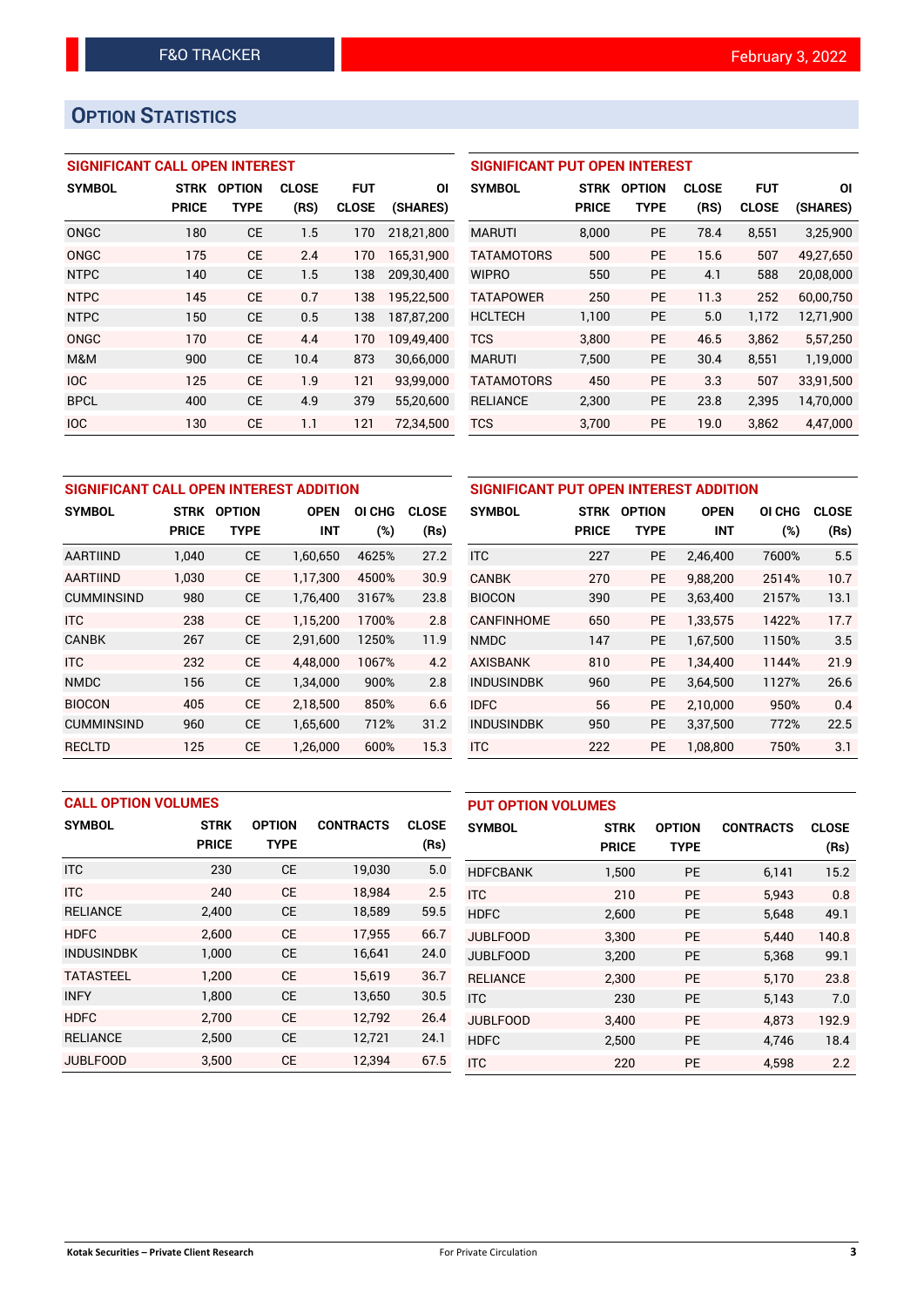## **RATING SCALE (PRIVATE CLIENT GROUP)**

- **BUY**  Stock/Index looks strong from the expiry/near term perspective and is expected to gain on the basis of technical and/or derivative parameters. Time frame is minimum of current expiry and in certain cases extend to the next series depending on the stock behaviour. Strict stop loss needs to be adhered to for every buy/long recommendation given.
- **SELL** Stock/Index looks weak from the expiry/near term perspective and is expected to gain on the basis of technical and/or derivative parameters. Time frame is minimum of current expiry and in certain cases extend to the next series depending on the stock behaviour. Strict stop loss needs to be adhered to for every sell/short recommendation given.

#### **FUNDAMENTAL RESEARCH TEAM (PRIVATE CLIENT GROUP)**

**Shrikant Chouhan Arun Agarwal Amit Agarwal, CFA Hemali Dhame** shrikant.chouhan@kotak.com arun.agarwal@kotak.com agarwal.amit@kotak.com Hemali.Dhame@kotak.com +91 22 6218 5408 +91 22 6218 6443 +91 22 6218 6439 +91 22 6218 6433

Metals & Mining, Midcap Pharmaceuticals Pharmaceuticals Research Associate Support Executive<br>
iatin.damania@kotak.com purvi.shah@kotak.com rini.mehta@kotak.com k.kathirvelu@kotak.com jatin.damania@kotak.com +91 22 6218 6440 +91 22 6218 6432 +91 80801 97299 +91 22 6218 6427

**Sumit Pokharna Pankaj Kumar**<br>Oil and Gas, Information Tech Midcap Oil and Gas, Information Tech sumit.pokharna@kotak.com pankajr.kumar@kotak.com +91 22 6218 6438 +91 22 6218 6434

**Jatin Damania Purvi Shah Rini Mehta K. Kathirvelu**

Transportation, Paints, FMCG

# **TECHNICAL RESEARCH TEAM (PRIVATE CLIENT GROUP)**

[shrikant.chouhan@kotak.com](mailto:shrikant.chouhan@kotak.com) [amol.athawale@kotak.com](mailto:amol.athawale@kotak.com) Research Associate +91 22 6218 5408 +91 20 6620 3350 [sayed.haider@kotak.com](mailto:sayed.haider@kotak.com)

**Shrikant Chouhan Amol Athawale Sayed Haider**

+91 22 62185498

#### **DERIVATIVES RESEARCH TEAM (PRIVATE CLIENT GROUP)**

+91 79 6607 2231 +91 22 6218 5497 +91 33 6615 6273

**Sahaj Agrawal Prashanth Lalu Prasenjit Biswas, CMT, CFTe** [prasenjit.biswas@kotak.com](mailto:prasenjit.biswas@kotak.com)